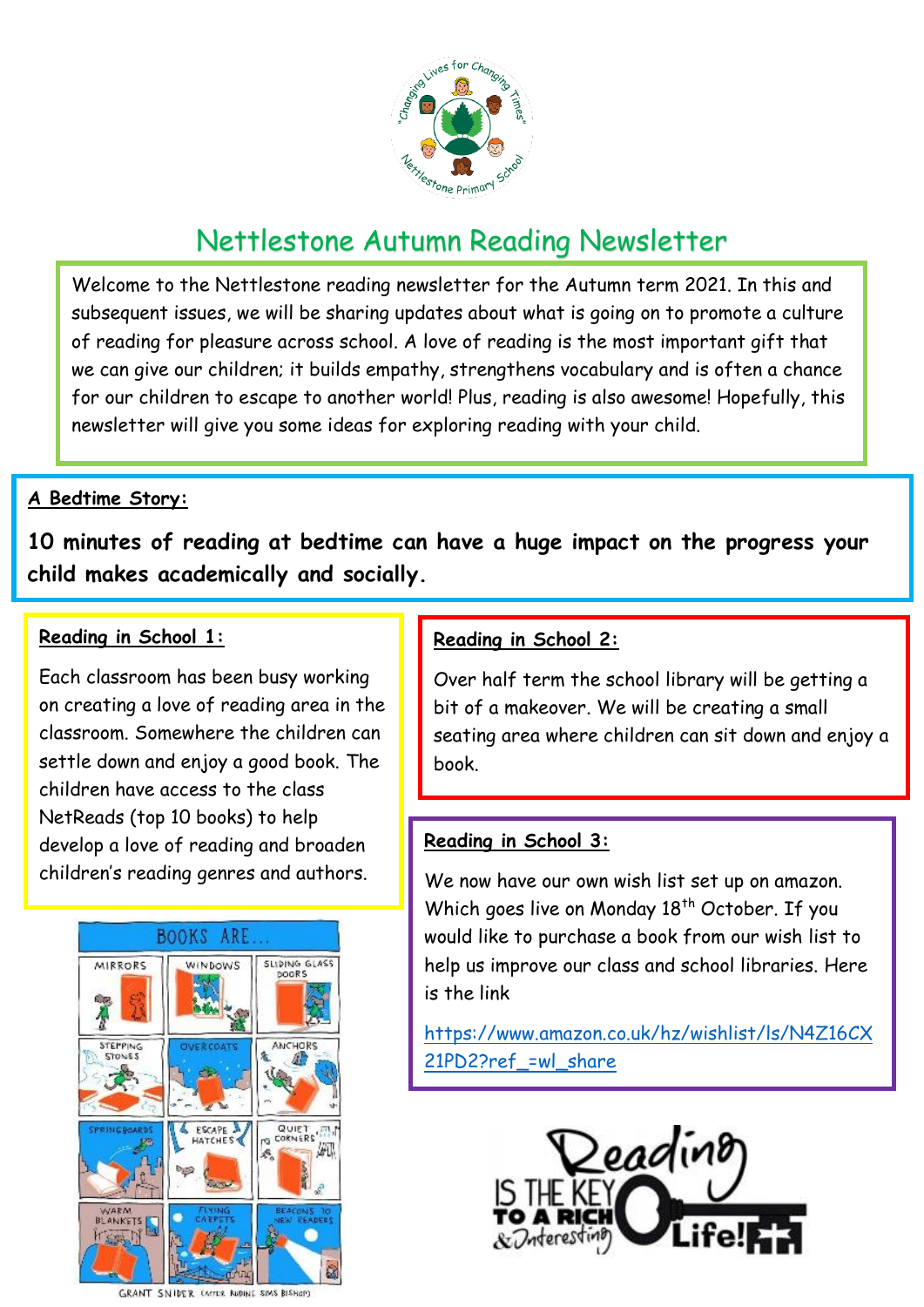## **EYFS & KS1 Author Focus: Rachel Bright and Jim Field**

Rachel Bright and Jim Field are an author/illustrator team who have produced some of the best picture books of the last five years. Their latest work, The Way Home for Wolf, is a stunning tale of friendship set in the arctic. A perfect winter read! Their brand-new book, The Whale who Wanted More! Is out now.



#### **KS2 Author Focus: Piers Torday**

Piers Torday is the author of some fantastic children's books including the popular, and brilliant, The Last Wild Trilogy and There May be a Castle. One of Piers' most popular books is The Lost Magician, this book tells the story of a group of children who discover a magical world at war with the Reads, the Unreads and the Never Reads battling for control of Folio!



#### **EYFS and KS1 Autumn recommendation.**

 **Pre-school Year R**





#### **Year 1 Year 2**





## **KS2 Autumn recommendation.**



 $\overline{a}$ 





 **Year 5 Year 6**